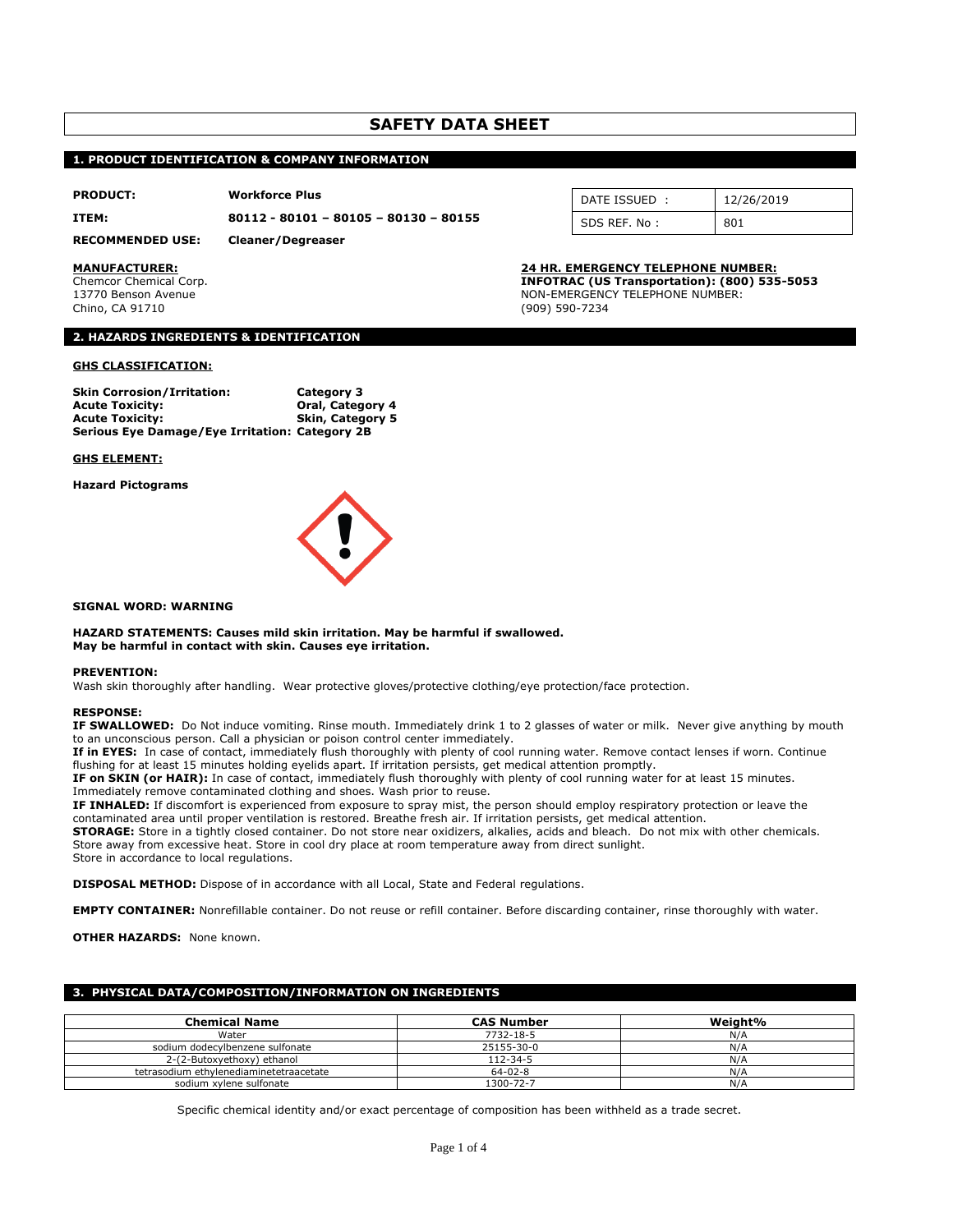# **4. HEALTH HAZARD DATA & FIRST AID MEASURES**

| <b>EYES :</b>              |  |
|----------------------------|--|
| SKIN :                     |  |
| <b>INGESTION :</b>         |  |
| INHALATION :               |  |
| <b>NOTES TO PHYSICIAN:</b> |  |
|                            |  |

Rinse with plenty of water. Rinse with plenty of water. Rinse mouth. Get medical attention if symptoms occur. **INHALATION : Get medical attention if symptoms occur.** Treat symptomatically.

# **5. FIRE FIGHTING & EXPLOSION DATA/MEASURES**

| <b>SUITABLE EXTENGUISHING MEDIA:</b>                                        | Use extinguishing measures that are appropriate to local circumstances and the<br>surrounding environment. Water, Carbon Dioxide, Dry Chemical, Foam.                                                                                      |
|-----------------------------------------------------------------------------|--------------------------------------------------------------------------------------------------------------------------------------------------------------------------------------------------------------------------------------------|
| UNSUITABLE EXTENGUISHING MEDIA:                                             | None Known                                                                                                                                                                                                                                 |
| <b>SPECIFIC HAZARDS DURING FIRE FIGHTING: Not flammable or combustible.</b> |                                                                                                                                                                                                                                            |
| <b>HAZARDOUS COMBUSTION PRODUCTS:</b>                                       | None Known                                                                                                                                                                                                                                 |
| <b>FIRE FIGHTING EQUIPMENT :</b>                                            | Avoid breathing of vapors. Apply water spray to cool fire-exposed containers and<br>structures. Use water spray to disperse vapors. Use Self Contained Breathing Apparatus<br>(SCBA) or NIOSH approved respirator and protective clothing. |
| <b>SPECIAL EXTINGUISHING:</b>                                               | Fire residues and contaminated fire extinguishing water must be disposed of in<br>accordance with local regulations. In the event of and/or explosion do not breathe<br>fumes.                                                             |
| <b>OTHER CONSIDERATIONS:</b>                                                | If material is released, area will become slippery.                                                                                                                                                                                        |

## **6. ACCIDENTAL RELEASE MEASURES**

**PERSONAL PRECAUTIONS, PROTECTIVE EQUIPMENT AND EMERGENCY PRODCDURES:** Wear protective equipment as needed. Refer to protective measures listed in sections 7 and 8.

**METHODS AND MATERIALS FOR CONTAINMENT AND CLEANING UP:** To contain spilled material, dike area involved. Remove source of ignition and provide ventilation. To absorb product, use porous material such as diatomaceous earth, sand or a commercial absorbent. Using a shovel, place into leak proof containers.

**WATER DISPOSAL METHOD:** Dispose of according to local, state and federal regulations. Wear protective equipment as needed. **ENVIRONMENTAL PRECAUTIONS:** Do not allow contact with soil, surface or ground water.

# **7. PRECAUTIONS FOR SAFE HANDLING/STORAGE/USE**

| <b>SAFE HANDLING:</b><br><b>GENERAL PROCEDURES:</b> | Wash hands thoroughly after handling.<br>Store in original container in an upright position in a cool, dry area inaccessible to        |
|-----------------------------------------------------|----------------------------------------------------------------------------------------------------------------------------------------|
|                                                     | children and pets. Keep away from direct sunlight and freezing conditions. Do not store<br>near oxidizers, alkalies, acids and bleach. |
|                                                     | Do not mix with other chemicals.                                                                                                       |
| <b>STORAGE TEMPERATURE:</b>                         | $0^{\circ}$ C to 50 $^{\circ}$ C                                                                                                       |

# **8. EXPOSURE CONTROLS\PERSONAL PROTECTION (PPE)**

### **OCCUPATIONAL EXPOSURE LIMITS:**

| <b>Chemical Name</b>       | <b>CAS Number</b> | <b>ACGIH TLV</b> | <b>OSHA PEL</b>                                                                                                                    | <b>NIOSH</b>                                             |
|----------------------------|-------------------|------------------|------------------------------------------------------------------------------------------------------------------------------------|----------------------------------------------------------|
| 2-(2-Butoxyethoxy) ethanol | $112 - 34 - 5$    | TWA: 20 ppm      | TWA: 50 ppm<br>TWA: 240 mg/m <sup>3</sup><br>(vacated) TWA: 25 ppm<br>(vacated) TWA: 120 mg/m <sup>3</sup><br>(vacated) S*<br>$C*$ | IDLH: 700 ppm<br>TWA: 5 ppm<br>TWA: 24 mg/m <sup>3</sup> |

**OSHA TABLE COMMENTS:**  $NL = Not \text{Listed}}$ <br>**ENGINEERING CONTROLS:** Good general ve

Good general ventilation should be sufficient to control worker exposure to airborne contaminants.

**PERSONAL PROTECTIVE EQUIPMENT:**

No special protective equipment required. HAND: No special protective equipment required. **SKIN:** No special protective equipment required. **RESPIRATORY:** No personal respiratory protective equipment normally required.<br>**WORK HYGIENIC PRACTICES:** Avoid accidental spills on skin, wash after use. Wash contaminat **WORK HYGIENIC PRACTICES:** Avoid accidental spills on skin, wash after use. Wash contaminated clothing prior to reuse.<br>**OTHER USE PRECAUTIONS:** Have clean water available for washing. Provide adequate ventilation or use me Have clean water available for washing. Provide adequate ventilation or use mechanical devices.

# **9. PHYSICAL AND CHEMICAL PROPERTIES**

APPERANCE/PHYSICAL STATE:<br>COLOR: Liquid ODOR: Butyl pH: 11.8 FLASH POINT: None ODOR THRESHOLD: MELTING POINT/FREEZING POINT: No Data Available<br>BOILING POINT: No Data Available BOILING POINT:

Clear/Blue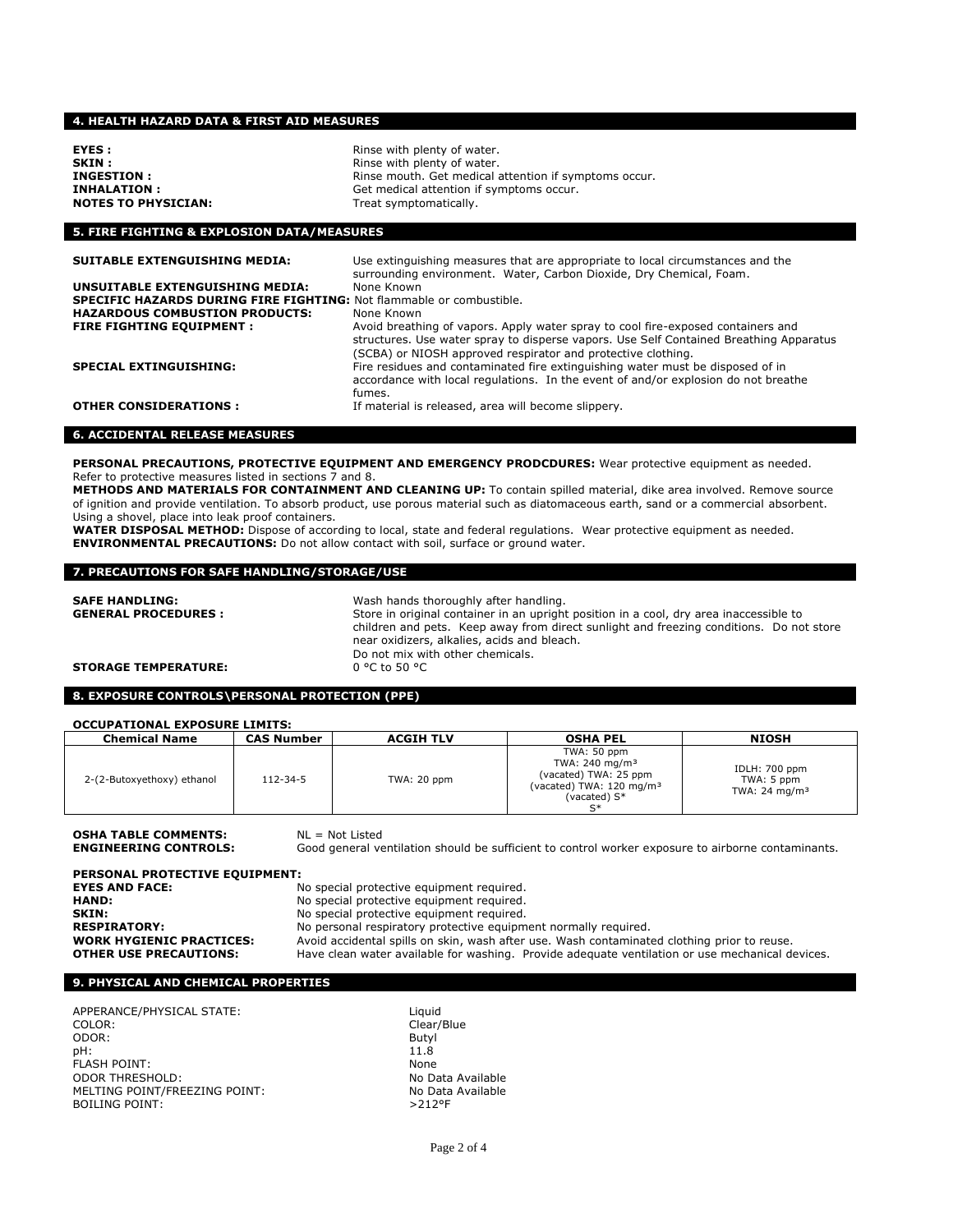EVAPORATION RATE: (Water=1):>1 (slower than water) FLAMMABILITY (SOLID, GAS): No Data Available<br>
UPPER EXPLOSION LIMIT: No Data Available UPPER EXPLOSION LIMIT: SPECIFIC GRAVITY: (H2O=1): 1.05 LOWER EXPLOSION LIMIT: No Data Available<br>VAPOR PRESSURE: No Data Available VAPOR PRESSURE:<br>RELATIVE VAPOR DENSITY: RELATIVE VAPOR DENSITY:<br>RELATIVE DENSITY: (Air=1):>1 (heavier than air)<br>RELATIVE DENSITY: WATER SOLUBILITY:<br>
SOLUBIILITY IN OTHER SOLVENTS: No Data Available SOLUBIILITY IN OTHER SOLVENTS: NO Data Available<br>PARTITION COEFFICIENT: N-OCTANOLI/WATER: No Data Available PARTITION COEFFICIENT: N-OCTANOLI/WATER: No Data Available<br>AUTOIGNITION TEMPERATURE: No Data Available AUTOIGNITION TEMPERATURE: THERMAL DECOMPOSITION: No Data Available<br>No Data Available VISCOSITY, KINEMATIC: VISCOSITY, KINEMATIC: No Data Available<br>
EXPLOSIVE PROPERTIES: No Data Available EXPLOSIVE PROPERTIES:<br>
OXIDIZING PROPERTIES: No Data Available OXIDIZING PROPERTIES: No Data Available<br>MOLECULAR WEIGHT: No Data Available MOLECULAR WEIGHT: VOC: No Data Available

No Data Available

# **10. STABILITY AND REACTIVITY**

**STABILITY :** Stable Stable Stable Stable Stable Stable Stable Stable Stable Stable Stable Stable Stable Stable Stable Stable Stable Stable Stable Stable Stable Stable Stable Stable Stable Stable Stable Stable Stable Stabl **HAZARDOUS POLYMERIZATION :**<br>CONDITIONS TO AVOID : **POLYMERIZATION :** Will NOT Occur HAZARDOUS DECOMPOSITION PRODUCTS: CO, CO2, Nitrogen **INCOMPATIBLE MATERIALS :** None.

# Extreme heat or flame. Avoid contact with soft metals. Keep from freezing.

# **11. TOXICOLOGICAL INFORMATION**

**INFORMATION ON LIKELY ROUTES OF EXPOSURE:** Inhalation, Ingestion, Eye contact, Skin contact.

### **SYMPTOMS OF EXPOSURE:**

Eye Contact: Causes eye irritation. Skin Contact: The Contest of the Contest of the May cause irritation.<br>
Skin Contact: The Contest of the May cause irritation.<br>
May cause irritation. Ingestion: The Indian Communist Communist Communist Communist Communist Communist Communist Communist Communist Communist Communist Communist Communist Communist Communist Communist Communist Communist Communist Communist May cause nasal discomfort and coughing.

Data not available for insufficient for classification.

# **IMMEDIATE, DELAYED, CHRONIC EFFECTS:**

**TARGET ORGAN EFFECTS:** Eyes. Respiratory System. Skin. Blood. Central Nervous System. Hematopoietic System. Kidney. Liver.

# **NUMERICAL MEASURES OF TOXICITY:**

The following acute toxicity estimates (ATE) are calculated based on the GHS document.

ATEmix (oral): 6195 mg/kg ATEmix (dermal): 13585 mg/<br>ATEmix (inhalation-dust/mist): 13585 mg/kg/mist ATEmix (inhalation-dust/mist): ATEmix (inhalation-vapor): 74.2 mg/L

# **COMPONENT ACUTE TOXICITY INFORMATION**

| <b>Chemical Name</b>                       | <b>CAS Number</b> | Oral LD50          | <b>Dermal LD50</b>                             | <b>Inhalation LC50</b>                          |
|--------------------------------------------|-------------------|--------------------|------------------------------------------------|-------------------------------------------------|
| Water                                      | 7732-18-5         | $>90$ mL/kg (Rat)  | Not Available                                  | Not Available                                   |
| 2-(2-Butoxyethoxy) ethanol                 | $112 - 34 - 5$    | $=470$ mg/kg (Rat) | $=$ 2270 mg/kg (Rat)<br>$= 220$ mg/kg (Rabbit) | $= 2.21$ mg/L (Rat) 4 h<br>$=450$ ppm (Rat) 4 h |
| sodium xylene sulfonate                    | 1300-72-7         | =7200 mg/kg (Rat)  | Not Available                                  | Not Available                                   |
| tetrasodium<br>ethylenediaminetetraacetate | $64 - 02 - 8$     | $=$ 10 g/kg (Rat)  | Not Available                                  | Not Available                                   |
| sodium dodecylbenzene sulfonate            | 25155-30-0        | $=438$ mg/kg (Rat) | Not Available                                  | Not Available                                   |

**Carcinogenicity:** No components present at 0.1% or greater are listed as to being carcinogens by ACGIH, IARC, NTP or OSHA.

# **12. ECOLOGICAL INFORMATION**

# **ECOTOXICOLOGICAL INFORMATION:**

# **ECOTOXICITY**